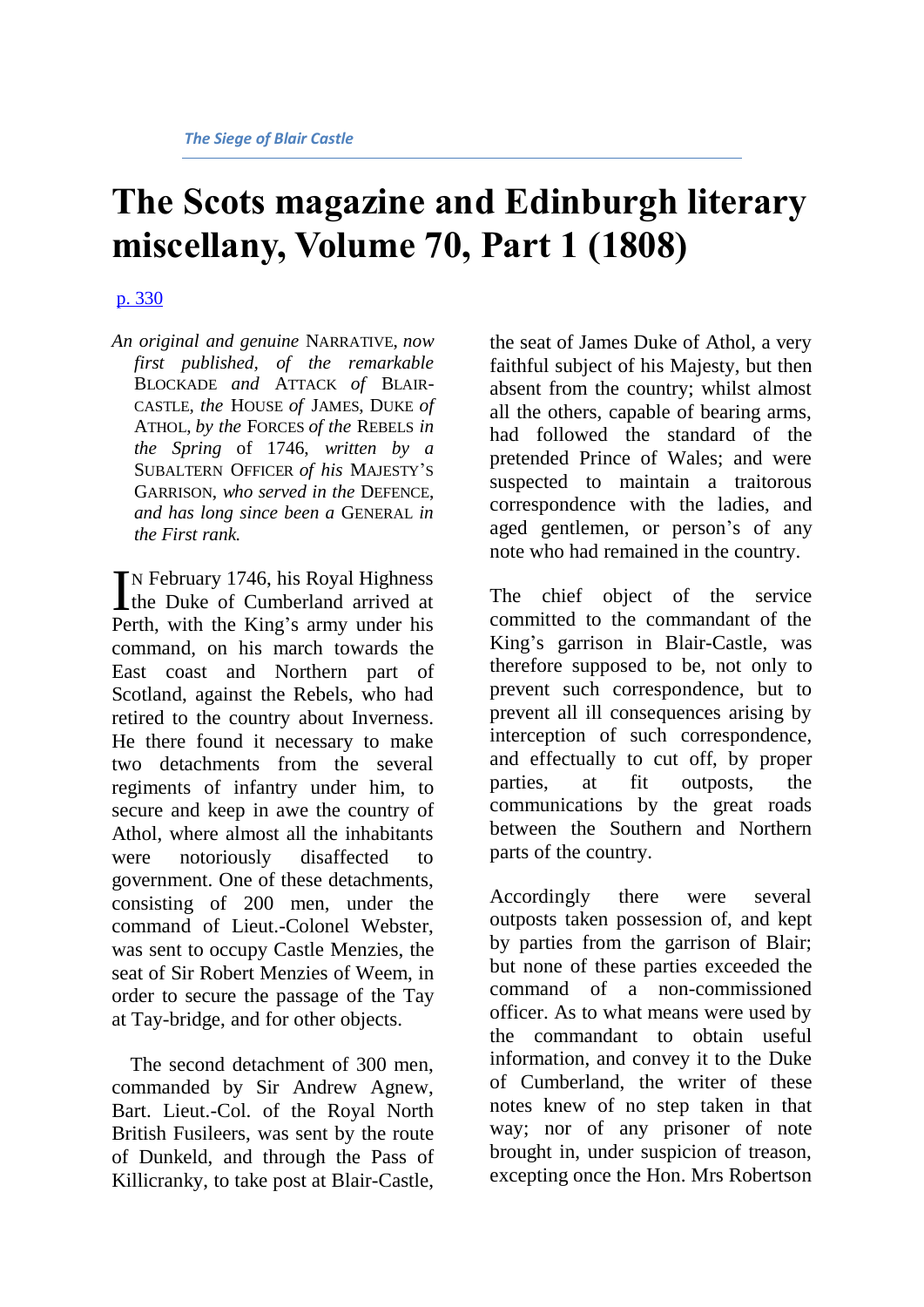of Lude, a sister of Lord Nairne; but who contrived so well to justify herself with the commandant, as to be apologized to, entertained at dinner, and sent back to her house. As to voluntarily and faithfully sending intelligence to the commandant, none were supposed to shew that loyalty, excepting some of the presbyterian clergy, and Thomas Bissett, Esq. of Kincraigie, residing near Dunkeld, where he was the Judge of the Commissariat Court, and certainly a most zealous and active friend to government. One lady too, (called lady Faskally,) sister of John Mackenzie of Delvin, Esq. was esteemed to be sincerely loyal; and sometimes visited Blair-Castle, where she was particularly well received.

As, at the time of the detachments being sent from Perth, no siege or blockade of Blair-Castle had been foreseen, it was expected that an open communication with it, and the means of its garrison being supplied with provisions, would be securely maintained*;* the quantity of garrison provisions sent to it, (which is not exactly recollected,), was but small; and no artillery or military stores were tither sent, or, it is believed, afterwards demanded by the commandant: in so much that, on the castle's being first surrounded by the rebels, and the number of serviceable cartridges of powder and ball, in possession of the soldiers, strictly examined, it was found that they did not exceed 19 per man. With respect to water, there was a draw-well in the house; but before the troops were shut up, most of the water used by them, for different purposes, was brought from a brook, which formed a pond at a small distance from the front of the castle.

Blair-Castle was then irregular and very high, with walls of great thickness; having what was called *Cuming's Tower* projecting from the west end of the front of the house which faces to the North. The entrance into the ground story of that tour was by a door in the centre of its E. side, without the house: but it might be defended by musket fire from some of the windows. The great entrance into the house itself, was by a large door on the E. side of a stair-case, projecting from the front to the North: and adjoining to the E. gavel of the old house or castle, a square new building had been begun, but only carried up to a few feet above some beams or joists fixed for the first floor. There was, at 4 or 5 yards distance eastward from that new building, a strong wall running N. and S. for 40 or 50 yards, and of about 15 or 16 feet in height: as forming the west end of a sunk bowling-green, and serving as a strong retaining wall to the ground above, which lay between it and the E. end of the new building: and about the centre of this wall, fronting, and on a level with the bowling-green, was a Pretty large recess, or room for holding the bowls, and into which persons might occasionally retire. Along the N. side of this bowling-green ran a range of office-houses, chiefly seeming to be new built. But, between this period and autumn 1777, when the writer of this had the honour to visit the Duke and Duchess of Athol<sup>1</sup>, there had

1

<sup>1</sup> G. M. was accompanied by his relation, John Whyte of Bennochy, Esq.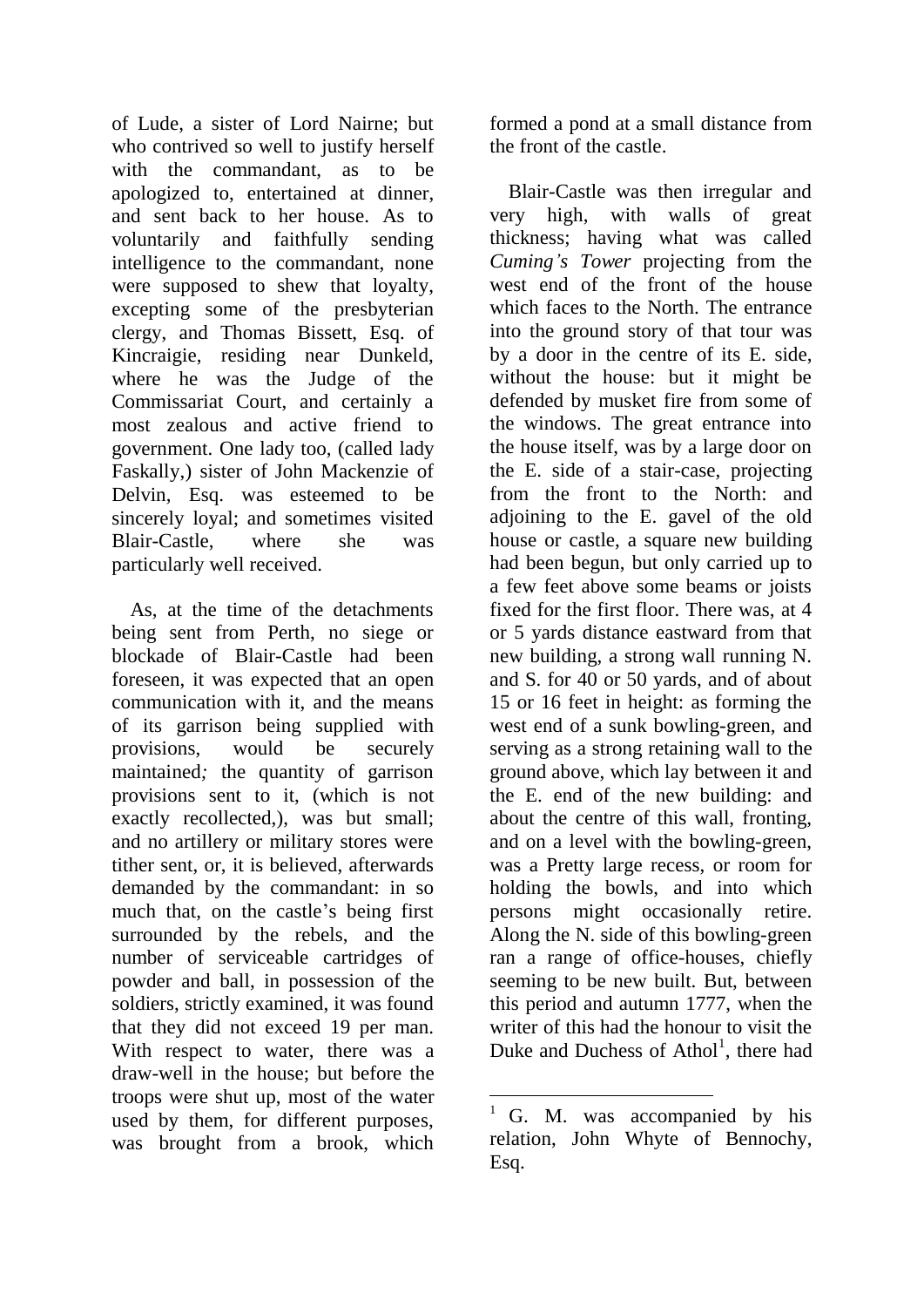been great alterations made, particularly on the castle itself, which had been considerably lowered, modernized, and improved, with a front of modern appearance: and the very high projection, called Cuming's tower, had been taken away: it is said also, that other improvements in the gardens and other environs have been since made by the present Duke.

But to return to matters relative to the king's garrison, and the blockade of the castle, it is to be observed, that very early in the morning of the  $17<sup>th</sup>$  March, all the detached parties, without the castle, had been completely surprized, and made prisoners, by the rebels, at their several posts; after which, by break of day, Blair-Castle itself was so closely invested on all sides, by the advanced post of the rebel forces, that they fired from behind the nearest walls of enclosures, at the picket guard of the garrison, which was commanded by a subaltern, and posted at a short distance from the castle. It was with some danger of being intercepted that that guard, as well as some horses belonging to the officers, with a small quantity of provender, could be brought into the house: and one of the horses, which had been just brought by Captain Peregrine Wentworth<sup>2</sup>, of his Majesty's  $4<sup>th</sup>$  regt. of foot, having been brought too late to get into the castle itself, was put into the lower part of Cuming's tower, with the door shut upon it, and without either forage or water.

1

The great door in the stair-case being then barricado'd, and a small guard placed at it, some disposition of the garrison (amounting now to about 270 men, rank and file) was made thro'-out the different apartments of the castle, under their proper officers; and with positive orders to the men to abstain from any firing by the windows, excepting in case of being actually attacked.

For the defence of the new unfinished building before-mentioned, which joined the E. end of the castle, and to which the only communication was down by a ladder of 10 or 12 steps, from a door in the E. end of the castle, a hasty flooring or platform of loose boards was laid on the joists, and an Ensign<sup>3</sup>, with a guard of  $25$  men, Was posted on it; who was not relieved during the whole of the blockade.

There was also a small guard, with a non-commissioned officer, appointed to remain at the draw-well within the house, with orders to prevent any water from being taken up, excepting during an hour in the morning; a precaution which was judged to be necessary, in order to obtain a sufficient quantity that should not be too muddy.

The provisions in the castle, excepting what were accidentally in it, for the use of the commandant and officers, consisted cheifly, if not wholly, of biscuit and cheese, of which too the quantity was so small, that the whole allowance fixed, *per diem,* for each

 $\overline{a}$ 

<sup>&</sup>lt;sup>2</sup> Peregrine Wentworth of Toulston Lodge, Esq. near Tadcaster in Yorkshire: a very respectable gentleman, still living.

<sup>&</sup>lt;sup>3</sup> Ensign (now General) Robt. Melville of his Majesty's  $25<sup>th</sup>$  regt. of foot in which he had servcd the two preceding campaigns.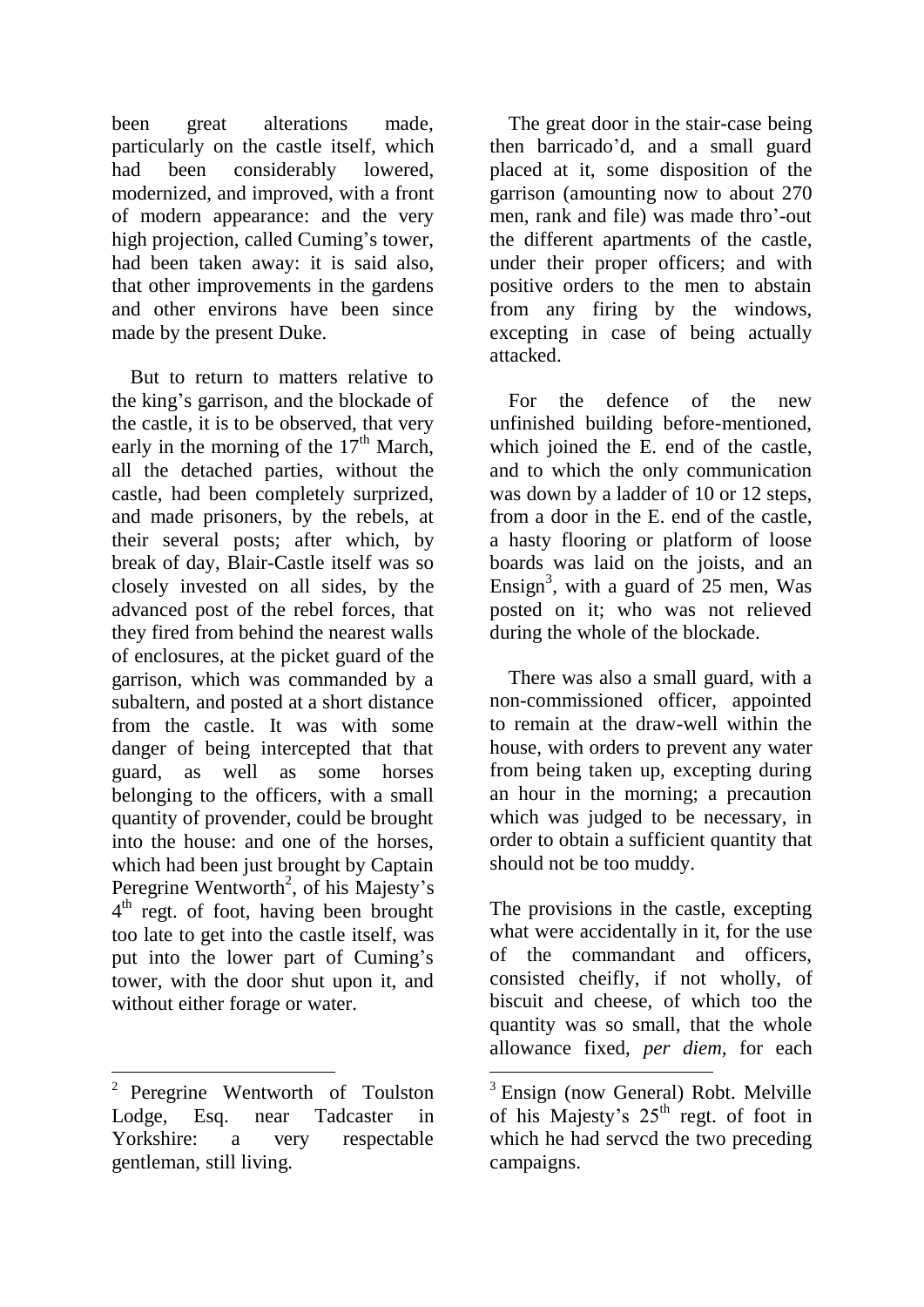man, was only one pound of biscuit, a quarter of a pound of cheese, with a bottle of water.

There ware, of persons to be subsisted in the castle, (besides the garrison, and a few servants of officers,) domestics of the Duke of Athol to the number of 7, viz. a land-steward and female house-keeper, with 3 maid-servants, a gardener, and game-keeper.

Pretty early in the forenoon of the  $17<sup>th</sup>$  March, Lord George Murray, as Lieutenant.-General for the Prince Regent, with Major-Generals Lord Nairne and Mr Macpherson of Clunie, and, the principal part of the rebel forces, having established their headquarters in and about the village of Blair, nearly a quarter of a mile to the north of the castle, sent down a summons, written on a very shabby piece of paper, requiring Sir Andrew Agnew, Baronet, commanding the troops of the Elector of Hanover, to Surrender forthwith the castle, garrison, military stores, provisions, &c. into the hands of Lieut.-Gen. Lord George Murray, commanding the forces there of his Royal Highness the Prince-Regent, as the said Sir Andrew Agnew should answer to the contrary at his peril.

It appeared afterwards, that no Highlanders, from the impressions they had received of the outrageous temper of Sir Andrew Agnew, could be prevailed on to carry that summons; but a maid-servant from the inn at Blair, (then kept by one M'Glashan,) being rather handsome, and very obliging, conceived herself to be on so good a footing with some of the young officers, that she need not be afraid of being shot, and undertook the mission: taking care, however, when she came near the castle, to wave the paper containing the summons over her head, as a token of her embassy: and when she arrived at one of the low windows in the passage, whither the furnisher of these notes, with three or four more of the officers, had come, the window was opened, and her speech heard; which strongly advised a surrender, promising very good treatment by Lord George Murray, and the other highland gentlemen: but denounced, if resistance were made, that as the highlanders were a thousand strong, and had cannon, they would batter down, or burn the castle, and destroy the whole garrison.

That speech was received from Molly with juvenile mirth by the officers, who told her, that those gentlemen should be soon driven away, and the garrison again become visitors at M'Glashan's, as before. She then pressed them much, that the summons should be received from her, and carried to Sir Andrew: but that was positively refused by all, excepting a Lieutenant, who being of a timid temper, with a constitution impaired by drinking, did receive the summons, and after its being read, carried it up, to deliver it to Sir Andrew*;* with some hopes, doubtless, of its having success: but no sooner did the peerless knight hear something of it read, than he furiously drove the Lieutenant out of his presence, to return the paper: vociferating after him, so loud, on the stairs, strong epithets against Lord George Murray, with threatenings to shoot through the head any other messenger whom he should send: that fhe girl herself perfectly overheard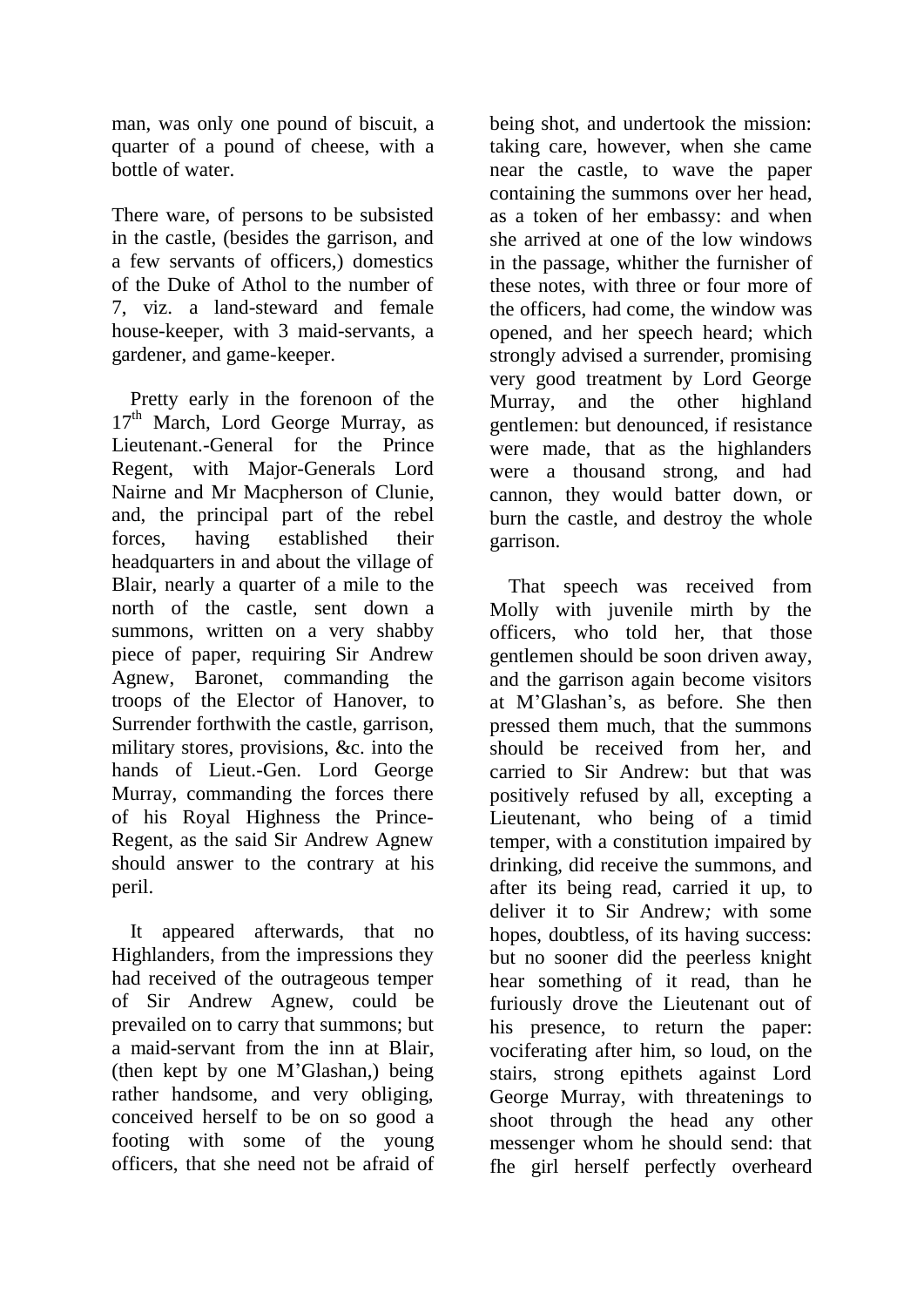him, and was glad to take back. the summons, and to return with her life to Lord George, who, with Lord Nairne, Clunie, and some other principal officers, were seen standing together, in the church-yard of Blair, to receive her, and could be observed, by their motions and gestures, to be much diverted by her report.

#### *(To be concluded in our next.)*

### [p. 410.](http://books.google.com/books?id=pBIbAAAAYAAJ&dq=SIEGE%20blair%20castle%20duke%20atholl&pg=PA410#v=onepage&q&f=false)

*Original and genuine Narrative, now first published, of the remarkable Blockade and Attack of* BLAIR CASTLE, *the House of* JAMES, *Duke of* ATHOL, *by the Forces of the Rebels in the Spring of 1746,*

#### *(Concluded from [p. 333\)](http://books.google.com/books?id=pBIbAAAAYAAJ&dq=SIEGE%20blair%20castle%20duke%20atholl&pg=PA333#v=onepage&q&f=false)*

FROM that time Lord George made<br>no attempt to have any intercourse no attempt to have any intercourse with the garrison; but, from all the measures he took, seemed to place all his hopes in reducing it to surrender by famine, having probably heard of the store of provisions being scanty; for the better execution of which design, he easily found means, by his great superiority in number, to block up the Castle so very closely, by men, up to the walls, wherever they could not be annoyed from it by musketry, particularly round that part where the scaffold guard was posted, heaving up stones from time to time among them, with coarse jokes, especially against Sir Andrew, of whose *peculiarities* they seemed to have been very well informed, that it was indeed impossible to receive any sort of supplies into it. It is also probable that he had some expectation of hastening a surrender, by setting fire to the Castle, or putting the garrison in great dread of it, by firing at it red-hot bullets, from 2 fieldpieces which he had brought with him, and placed a little to the eastward of Blair-village, behind a wall, in which he made two embrasures.

All his efforts, however, for that purpose, at different times, proved ineffectual, as all the red-hot bullets, which lodged in the rafters of the roof, or other solid timber in the Castle, did not set them on fire, but only charred, or burned black what was around them; and either falling out of themselves, or being otherwise got hold of, were caught up in an iron ladle from the Duke of Athol's kitchen, and tossed into tubs of urine, for better water could not be bestowed in quenching them. To Lord George's disappointment in his attempts against the north front of the house was attributed the removal of his field-pieces in a night, before his breaking up the blockade, to a nearer position on the south side of the back of the Castle; from whence however their shot produced no greater effect than the former.

However determined the commandant was, (and whatever military talents he might want, those of zeal and natural courage were surely none of them) as well as his garrison, to make the most intrepid effort, rather than submit to any capitulation; yet if the rebels could have kept up the close blockade for a short time longer, the garrison, after being reduced to eat horse flesh, must have tried the last resource, by an attempt in the night time to break thro' the blockade and try to join the King's troops at Castle Menzies. The garrison could then have issued from the Castle, only by a door,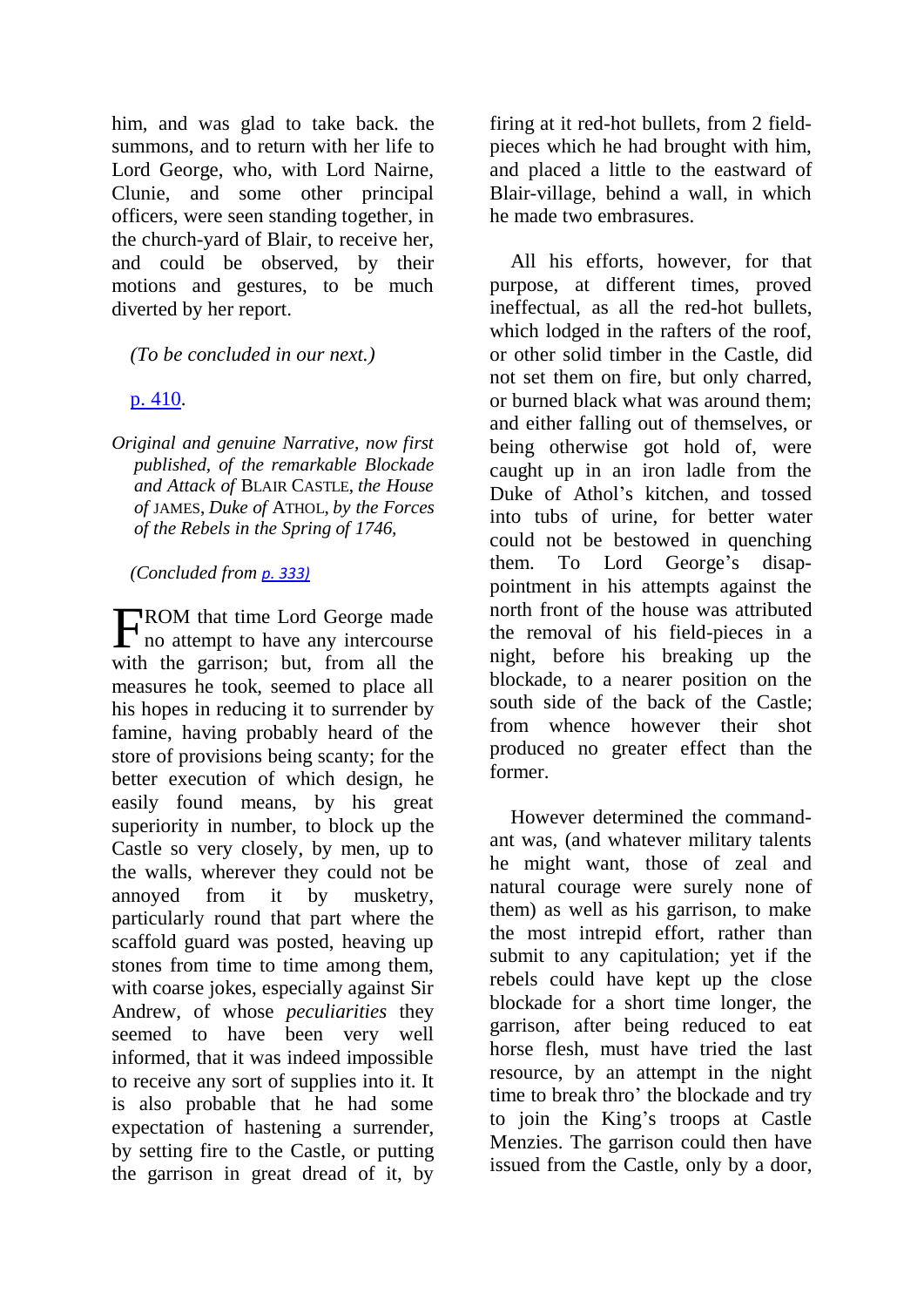under the annoyance of an enemy so near; and must have afterwards been exposed to their attacks on all sides, with very superior numbers, during a march of about 10 miles, mostly across it a country, very mountainous and without roads. This was indeed a very desperate project; but it would have been attempted, and, whatever had been the issue, it would have merited the highest honours of fame.

The event, however, turned out to be decisive in behalf of the garrison, without its being reduced to the last extremities, and even without any loss, excepting that of the outposts as before mentioned. But it suffered one alarm of danger, which, had it not proved to be false, must have been of the most decisive effect. It was, that in a week after the commencement of the blockade there was distinctly heard such a noise of knocking, seemingly underneath the ground floor of the Castle, as if miners were hard at work in forming a mine to blow it up; a measure to reduce or destroy the garrison, which indeed seemed to be very practicable, had it been thought to be so by Lord George Murray. For his men were in the complete and undisturbed possession, not only of the bowling-green and the range of officehouses forming its north side, but also of the high wall making *that* to the west, in the center of which was the bowl-house before mentioned; from the back of which a subterraneous passage or gallery might have been easily dug Out to the center of the ground under the castle, and a chamber or mine there formed large-enough to hold a sufficient number of barrels of gunpowder for blowing up the Castle: previous to which a summons, with a

threatening instantly to spring such a mine, if the commandant did not capitulate, ought certainly to have appeared to Lord George the most pobable measure for obtaining success.  $\frac{1}{2}$  the opportunity for executing such a measure seemed indeed so inviting, that its not being attempted by Lord George (who was born in Blair Castle, and perfectly well acquainted with its topography, as well as a man of known sagacity) can hardly be supposed to have proceeded from its not having occurred to himself, or to any one of his most intelligent officers; but rather to the want of workmen capable of executing such a work, however clumsily. Certain however it was, that had it been attempted, and even discovered by the garrison, before being completed, and the mine charged, it was impossible to have interrupted it otherwise than by opening and running down a counter mine from the groundfloor of the Castle. But the whole of that mighty alarm was found to be caused by nothing more than a soldier's cutting a block of wood which lay on a floor in one of the uppermost rooms, with repeated strokes of an axe; which occasioned a pretty general merriment in the garrison.

However, the smallness of the present quantity, with the certainty of an approaching want of provisions for men, and of horse provender, were circumstances constantly in view; and as no probability of the rebels being forced to give up the blockade soon could be foreseen, nor any mode devised of sending intelligence by the commandant to the Earl of Crawford, then supposed to be at Dunkeld, or Perth, as the general officer, commanding some British cavalry, &c. with a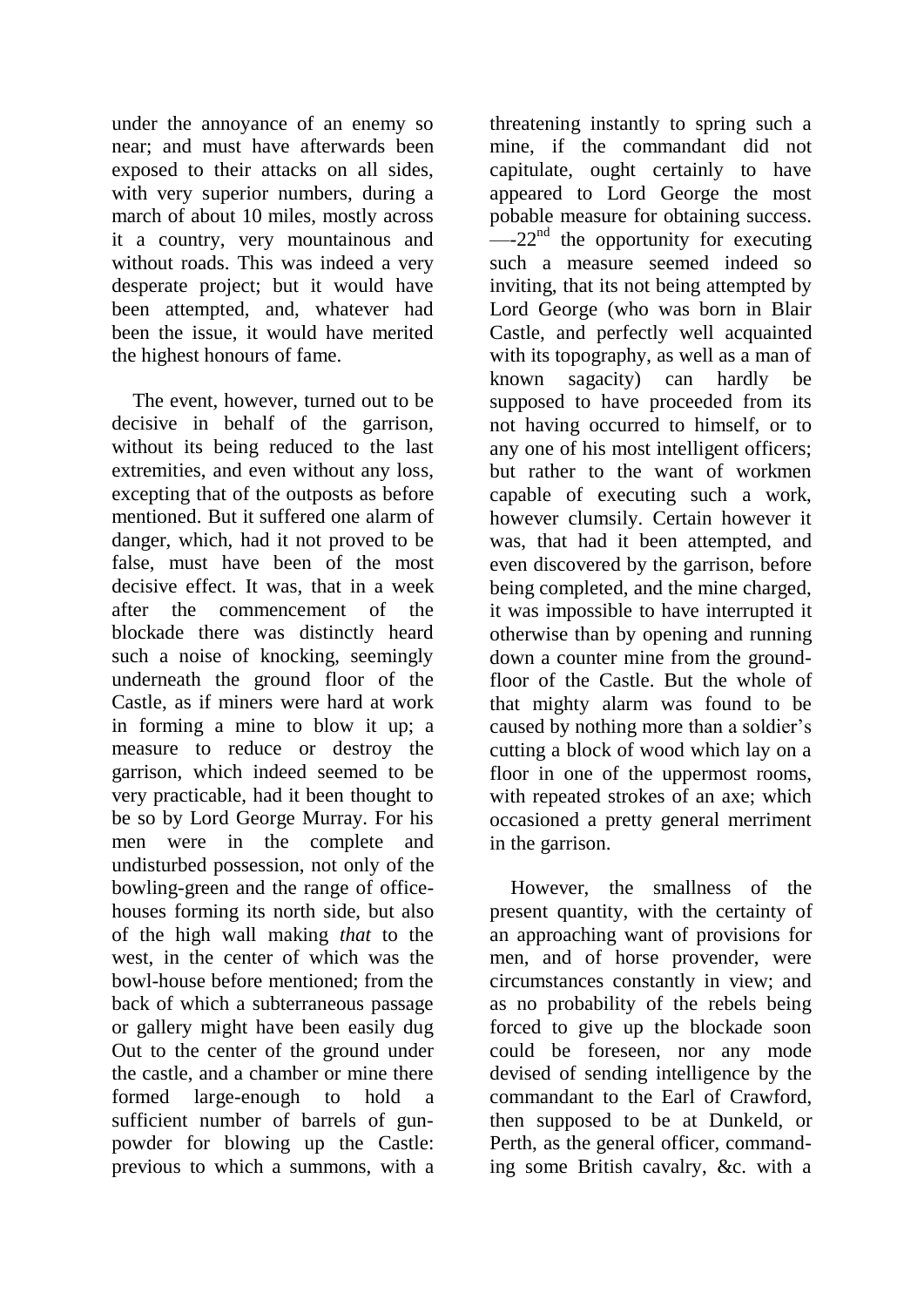body of Hessian troops lately brought from Flanders; until Mr Wilson, the Duke of Athol's gardener, a loyal, stout, and sensible man, offered to perform that service, which being accepted, and a letter prepared by the commandant, stating matters to Lord Crawford, with references to Wilson, who was to destroy the letter if in danger of being taken, he was allowed to take his choice of one of the officers' horses in the Castle; and about one  $o$ 'clock in the morning of the  $29<sup>th</sup>$ March, (as far as can be recollected) a soldier being placed at each of the front windows; and the officer with the platform-guard, prepared to make a discharge against any sentries of the rebels who should attempt to stop or take Mr Wilson; the great door was then unbarricadoed and opened without noise; on which he slipt out, unperceived by the rebels, and having got on horseback, passed along westward to the small bridge over the brook, at the upper end of the pond, and from it had proceeded slowly to the bottom of the avenue which led up to the high road, when being discovered and fired at from each side, a discharge was instantly made from the platform guard and from most of the windows of the Castle, at the places where the rebels ??? been observed to fire; ??? which the affair ended; every one ??? that Mr Wilson had made ???, until next morning, when the identical horse he rode was seen near Blair-village, mounted by a Highlander; which caused much concern in the garrison, as it was concluded that poor Wilson had been made a prisoner, and no intelligence gone to Lord Crawford.

Before this time, the question whether the young Highland horse of Capt. Wentworth, which had been hardily bred on the Highland hills, but hastily put into the bottom of Cumming's tower, and shut up from all communication with the Castle as has been said, could be still alive, or not; as having been left without either forage or water. It was therefore thought that he could not have outlived or 9 or 10 days at most; which in the sequel will be only found to prove that the English and the Lowland Scotchmen were no judges of the constitution of a Highland horse bred on bleak and barren hills.

After the apparently most unlucky fate of Wilson, no hope of relief remained but from the chapter of accidents, especially with the soldiers, who used frequently to say among themselves, that Sir Andrew's good luck would certainly help them out in some way or other. For they had heard many strange stories about him, as of his never having been sick or wounded, nor in any battle that the English did not win; and they were therefore the less surprised, when, at break of day, on the  $1<sup>st</sup>$  of April, not a single Highlander could be seen; and soon after Macglashan's maid Molly, who had brought down the summons, came to congratulate her old friends, that Lord George, and all his men, as she called them, had gone off, in the night, for Dalnacardoch and Badenoch: adding, that she believed the Highlanders had been afraid of being surrounded by Lord Crawford with the King's black horse from Dunkeld: but it was afterwards said, with more probability, to have been in consequence of an order suddenly received by Lord George Murray to join the forces of the pretended Prince of Wales near Inverness; and in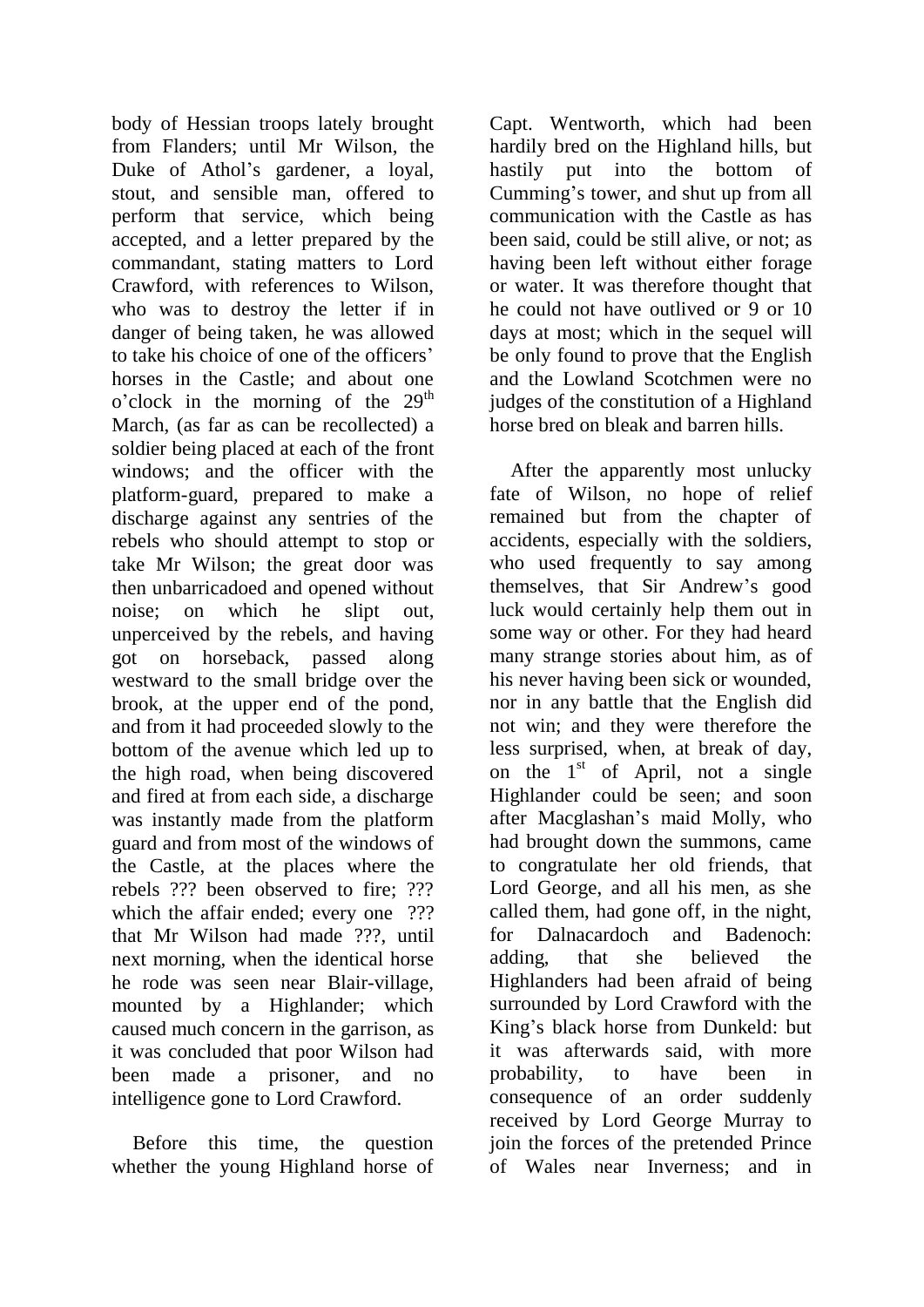expectation of being soon after attacked by the Duke of Cumberland, then marching from Aberdeen.

Notwithstanding the certainty of the rebels having broken up their blockade in the night time, and marched off in such haste; all particulars of which were speedily reported to the commandant; yet as he was purblind, and could not have the evidence of his own eyes, nor would trust to the eyes of others, he positively ordered that the garrison should be kept shut up till further orders; and those orders were not given for its releasement until next morning, the  $2<sup>nd</sup>$  of April, when an officer having arrived on horseback from the Earl of Crawford, he informed the commandant, that his Lordship, with some cavalry, might be expected in an hour, as accordingly happened; and the garrison being drawn out, his Lordship was received by the commandant, at the head of it, with this compliment, "My Lord, I am very glad to see you, but, *by all that's good,* you have been very dilatory, and we can give you nothing to eat." To which his Lordship answered laughingly, with his usual good humour, "I assure you. Sir Andrew, I made all the haste I possibly could; and I hope that you and the officers will do me the honour to partake with me of such fare as I can give you." His Lordship did accordingly entertain, afterwards, in the summer-house of the garden, Sir Andrew and his officers, with a plentiful dinner, and very good wines; and returned in the evening to Dunkeld.— Whence it is supposed that Lord Crawford had made a handsome report to the Duke of Cumberland, in favour of the garrison, as public thanks were soon after given to it by his Royal

Highness for its steady and gallant defence of Blair-Castle, and the matchless commandant promoted to be Colonel of a regiment of marines<sup>4</sup>.

It was then learned that, although Mr Wilson had got a fall from his horse, which was frightened by the fire at him, yet he had on foot made his escape from the rebels, arrived early next day at Dunkeld, and waited on Lord Crawford with his dispatch: and it was further understood that his Lordship had spared no pains to prevail on the commandant of the Hessians to advance with them against the rebels in Athol, but without effect; so great was their terror of being attacked, in the pass of Killicranky, with swords, by the wild mountaineers, as they considered them, who had twice beaten the King's troops with, fire-arms, as they had heard.

One remarkable incident at the end of the blockade still remains to be told: which is, that after Sir Andrew's general jail-delivery of the garrison, in the morning of the  $2<sup>nd</sup>$  April, some officers hastening to see the poor *dead*  horse of Capt. Wentworth, it being the  $17<sup>th</sup>$  day of his confinement, they had no sooner-opened the door and entered, than they were precipitately driven out, laughing, to avoid the animal, who was wildly about. That fine stout animal having received the most proper care and best treatment by order of his

1

<sup>&</sup>lt;sup>4</sup> He died an old Lieutenant General, in 1771, aged 84, having served as a cornet in the  $2<sup>nd</sup>$  regiment of Dragoons, or Scotch Greys, when commanded by Lord John Hay at the battle of Ramilies,  $11<sup>th</sup>$  May O. S. 1706.